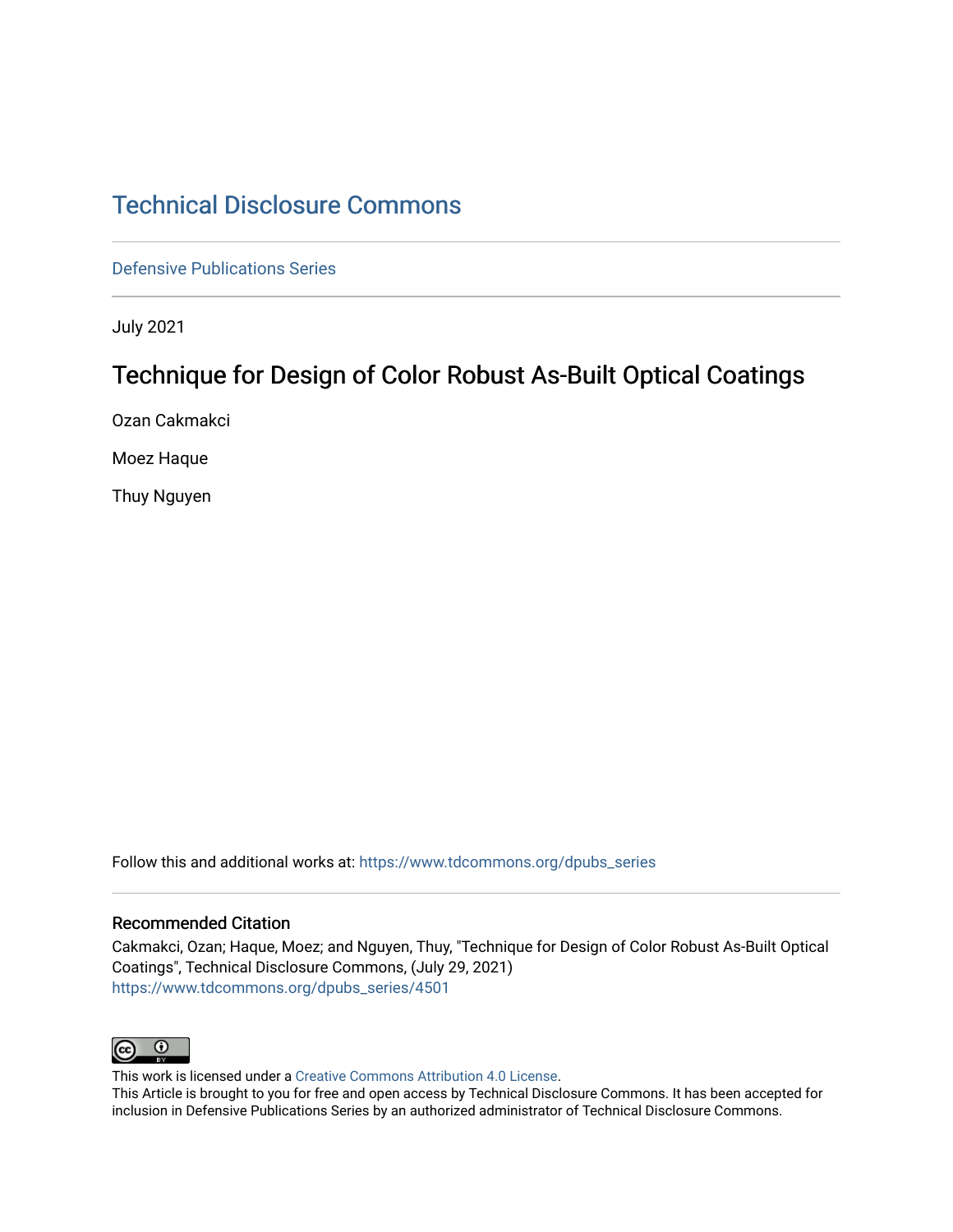## **Technique for Design of Color Robust As-Built Optical Coatings** ABSTRACT

This disclosure describes techniques for the design of optical coatings with low color variation in the presence of manufacturing tolerances, and which are robust to color as-built. Sample stacks of optical coatings are generated using a Monte Carlo technique based on initial design specification parameter(s) of an optical coating stack. The initial design parameter(s) are utilized as a starting point for the optical coating stack that meets color and reflectance requirements nominally prior to tolerances. Each sample stack applies an error in the design parameter(s) based on manufacturing (as-built) error distributions. A merit function that is indicative of the optical coating performance is evaluated for each as-built sample. The evaluated merit function is combined (summed) over all as-built samples, which is then minimized using an optimization method to yield an optimal as-built optical coating design specification.

### KEYWORDS

- Optical coating
- Coating color
- Coating stack
- Layer thickness
- Monte Carlo simulation
- Merit function
- Manufacturing tolerance
- MacAdam Ellipse
- Dielectric material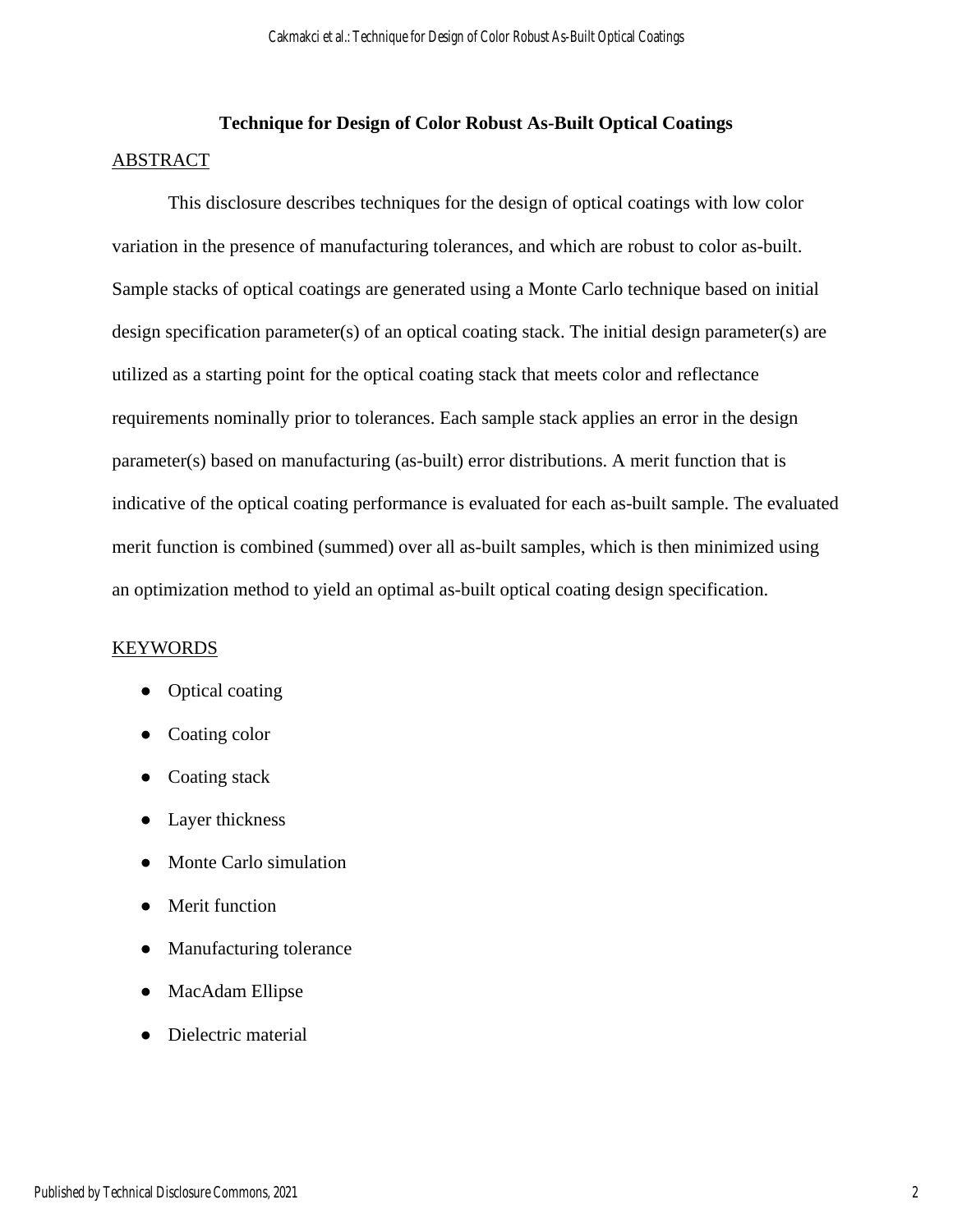## **BACKGROUND**

Optical coatings are commonly used to configure the transmission, reflection, or polarization properties of optical components utilized in devices, e.g., Augmented Reality (AR) glasses, Virtual Reality (VR) glasses, etc. Optical coatings are typically composed of a combination of layers of materials (stack), e.g., dielectric materials. The properties of the coatings are dependent on the number of layers, their thickness, and refractive index differences between different layers. Variations in thickness of the different layers introduced due to manufacturing tolerances can cause coating colors to vary substantially.



**Fig. 1: Manufacturing errors cause variations in as-built optical coatings** 

Fig. 1 illustrates a design (desired) color palette of an optical coating and a corresponding as-built color palette that includes the effects of thickness errors in the layers due to manufacturing tolerances. As can be seen, there can be substantial differences between the asdesigned and as-built optical coating performance.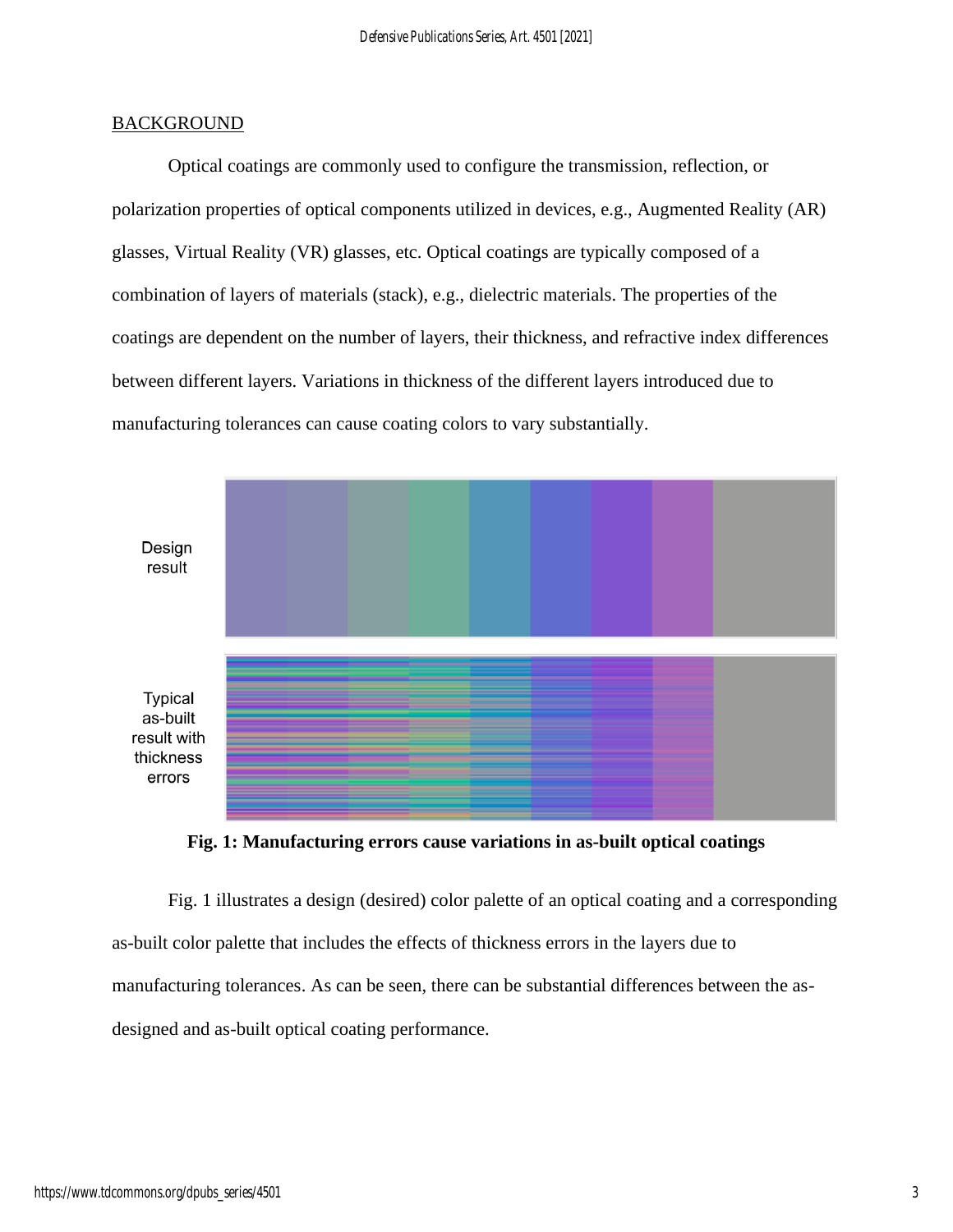#### **DESCRIPTION**

This disclosure describes techniques for the design of optical coatings with reduced color variation in the presence of manufacturing tolerances, and which are robust to color as-built.

Per techniques of this disclosure, sample stacks of optical coatings are generated based on initial design specification parameter(s) of an optical coating stack. The initial design parameter(s) are utilized as a starting point for the optical coating stack that meets color and reflectance requirements nominally prior to tolerances. Each sample stack applies an error in the design parameter(s) based on manufacturing (as-built) error distributions. A merit function that is indicative of the optical coating performance is evaluated for each as-built sample. The evaluated merit function is combined (summed) over all as-built samples, which is then minimized using an optimization method to yield an optimal as-built optical coating design specification.



**Fig. 2: A merit function is minimized over a set of Monte Carlo samples**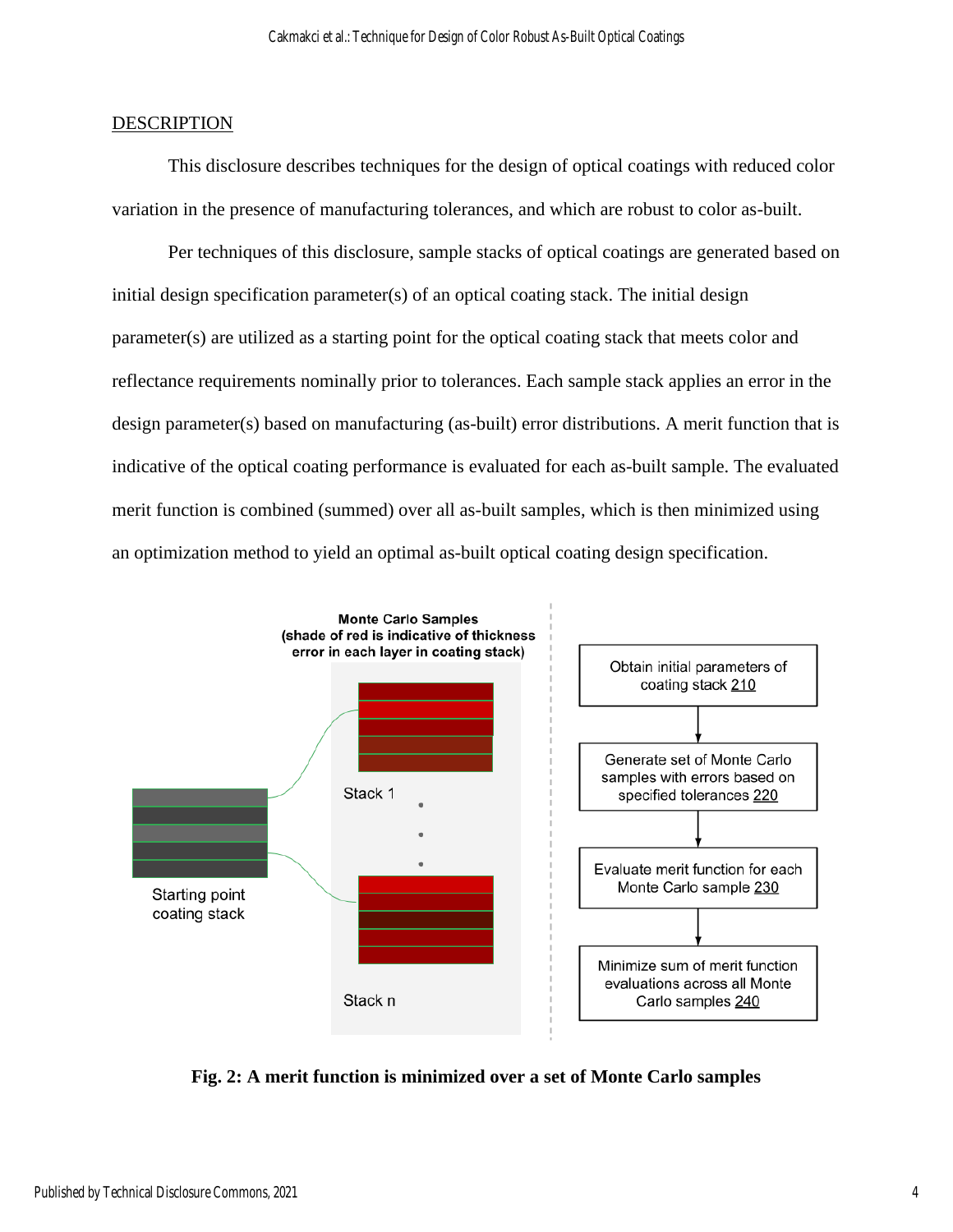Fig. 2 depicts an example workflow for the determination of an optimal as-built optical coating design specification, per techniques of this disclosure. As depicted in Fig. 2, a coating stack initial design (starting point) that meets nominal design specifications, e.g., nominal color and reflectance targets, is obtained (210). Based on the initial design, multiple Monte Carlo sample stacks are generated (220). Each sample stack includes a fixed number of layers. Each layer of the stack can introduce errors in the thickness and/or refractive index based on manufacturing tolerances.

A merit function,  $e(s)$ , is constructed that returns a real number for a given stack based on its color variation. The color variation is bounded by a corresponding MacAdam ellipse, which represents all color variations which are indistinguishable to the average human eye. The contour of a MacAdam ellipse represents just-noticeable differences of chromaticity. The merit function is evaluated for each Monte Carlo sample (230), denoted by  $e(s_n)$ .

Merit function evaluations across the Monte Carlo samples are summed and minimized over all Monte Carlo samples (240) to yield optimal parameters, e.g., thicknesses for each layer in the stack. Mathematically, the optimization can be expressed as:

> *Minimize*  $\Sigma_n$  e  $(s_n)$  subject to a threshold reflectance being met and wherein the color lies within the MacAdam Ellipse.

Techniques of this disclosure can be utilized to find optimal thicknesses that yield minimum color variation with respect to MacAdam Ellipses, given a coating starting point (specifically, the refractive index and thickness, and number of layers).